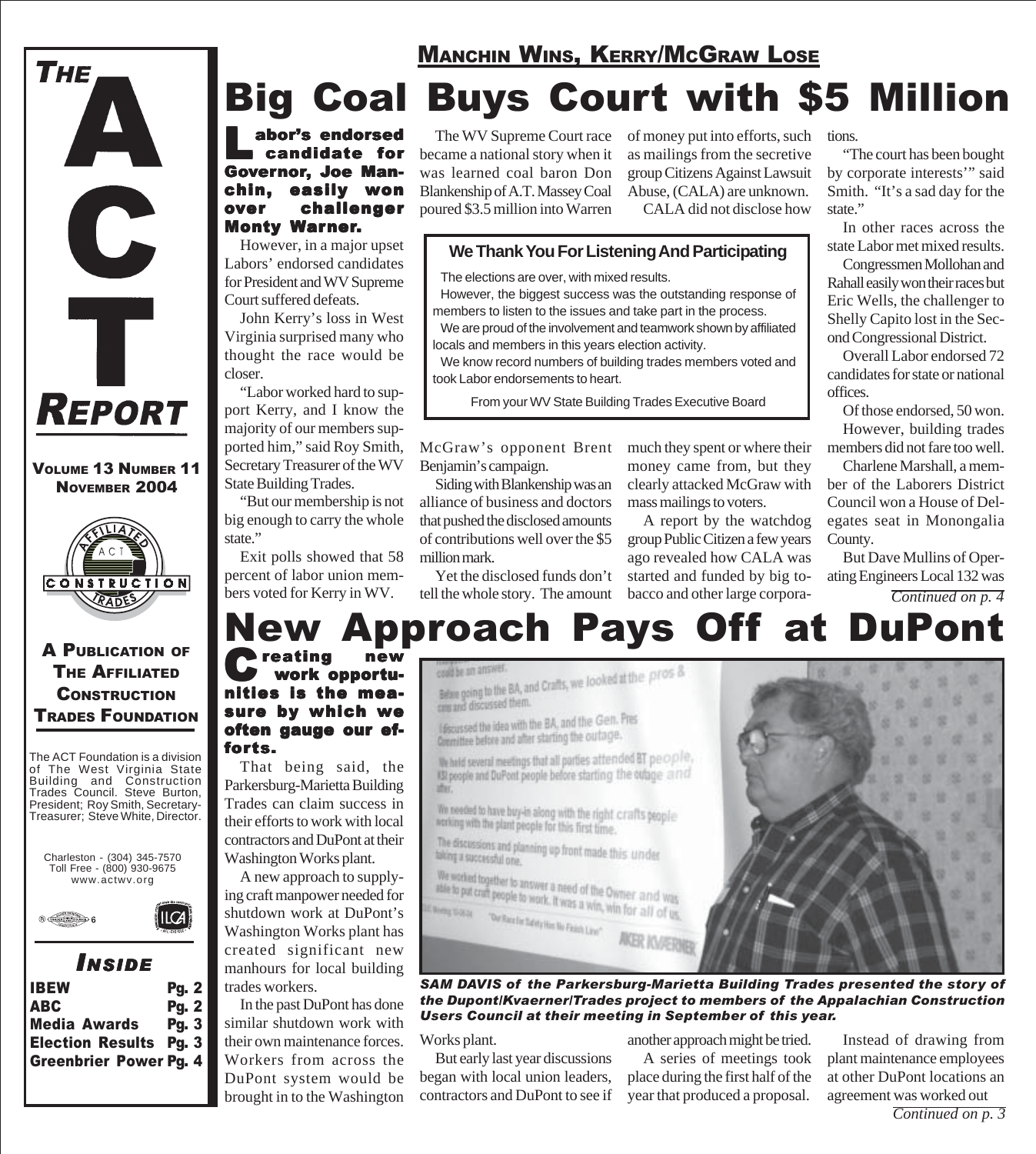### Electrical Workers Local 466 Opens New Office

#### BEW Local 466, based in Charleston, has opened a new satellite office in Princeton, WV.

The Electricians celebrated the new office with an open house held on Saturday, November 6.

At the southern tip of WV the new office is a result of a recent consolidation of the old IBEW Local 637 in Roanoke into Local 466 Charleston, Local 26 Washington DC and Local 596 Clarksburg.

Almost one hundred people attended the open house. New members and their families got to meet 466's leadership and membership.

Local elected officials and other union members stopped by as well.

Local 466 gained the southern WV counties of Mercer, McDowell, Monroe, and Greenbrier as well as eight counties in southwestern Virginia.

"We now go from Gilmer County down to the North Carolina border," said Dave Efaw, Business Manager for Local 466.

Local 26 ended up with 22 new Virginia Counties and Local 596 gained Pocahontas and Pendleton Counties. Local 26 also has set up a satellite office, theirs is in Roanoke.

As a result of the restructuring Local 466 ended up with 94 new members including apprentices and a maintenance unit at The Greenbrier.

The restructuring started in July of this year and took a number of months to complete according to Efaw.

Union market share has been very low in the area, perhaps only a few percent, so the initial efforts have been aimed at letting workers and contractors know about the IBEW.

The local hired Tom Keatley, Jr., a former member of the Roanoke Local who lives in Princeton, as a Business Agent/ Organizer.

Keatley and organizer Bert McDermitt Jr., have been going around to local job sites talking with workers and contractors.

The challenges of the new territory are great, not only because of the size of the territory but because of different laws in Virginia.

Virginia does not have a prevailing wage law and it is a rightto-work state. Both factors make it hard for workers and local contractors to find a level playing field.

"Without prevailing wage local contractors are under constant challenge from out-of-state firms," said Efaw. "And the



*STANDING IN FRONT of the new IBEW 466 office in Princeton is (from left) Wayne Rebich, ACT Representative; Dave Efaw, Business Manager; and Tom Keatley, Jr., Organizer.*

harder to exist."

But in many ways the transition makes sense because Local 466 had already been active in the southern part of the state. One notable campaign involved an organizing campaign with K. W. Electric from Oak Hill, Fayette County.

In 2002 McDermitt, started talking with employees about joining the union. McDermitt had already talked with the company owners but they said they would shut down before going union.

Eventually one of K. W.

right-to-work laws just make it Electric's workers joined the Local and while still on the job for K. W. let his boss know he was going to join the union.

> Soon after the employee was laid off, but the very next day the employer hired a union salt.

> The new employee quickly earned a pay raise and was clearly appreciated by his employer, until he openly started to organize.

The next day he was fired.

Charges were filed with the National Labor Relations Board and the NLRB issued a complaint.

(ALJ) ruled the first lay off was legal since the job was close to an end but the second layoff was illegal.

The employer appealed the case to the full Board in Washington, DC.

Not only did they lose their appeal of the second worker, the Board reversed the decision of the ALJ and ordered back pay for the first worker as well.

"We have not seen K.W. Electric in our area since that case. But we now cover a larger area I am sure we will run into them again soon," said McDermitt.

An Administrative Law Judge

## National Building Trades Call for Investigation of ABC

A new report<br>
issued last<br>
in the new month by the Build- month by the Building and Construction Trades Department of the AFL-CIO concludes that antiunion contractor groups in at least 19 es, including West Virginia, may be illegally using

#### report training programs to subsidize their operations.

The report looks at IRS filings from the Associated Builders and Contractors local chapters and training programs.

Documented are a variety of violations of both IRS and ERISA (Employee Retirement Income Security Act) laws.

Earlier this year the ACT

Foundation uncovered the misuse of state grant funds by the WV Chapter of the ABC.

This new report focuses on the relationship between the ABC chapters and their training programs.

Many of the training programs paid large sums to the ABC chapters for office space, personnel and administrative services.

While the law allows for 'related party transactions' these payments must be disclosed and the compensation cannot exceed the value of the services provided.

Companies paying into the training trusts get a tax deduction they would not get by paying into the ABC Chapter. If the money earmarked for training is diverted to other purposes then

federal tax laws may have been violated.

In West Virginia records show the ABC's WV Construction Education Trust paid as much as \$259,250 to the Chapter between 1997 and 2002.

This means more than 60% of money earmarked for training went to the Chapter.

The WV training program only enrolled 27 apprentices from *Continued on p. 3*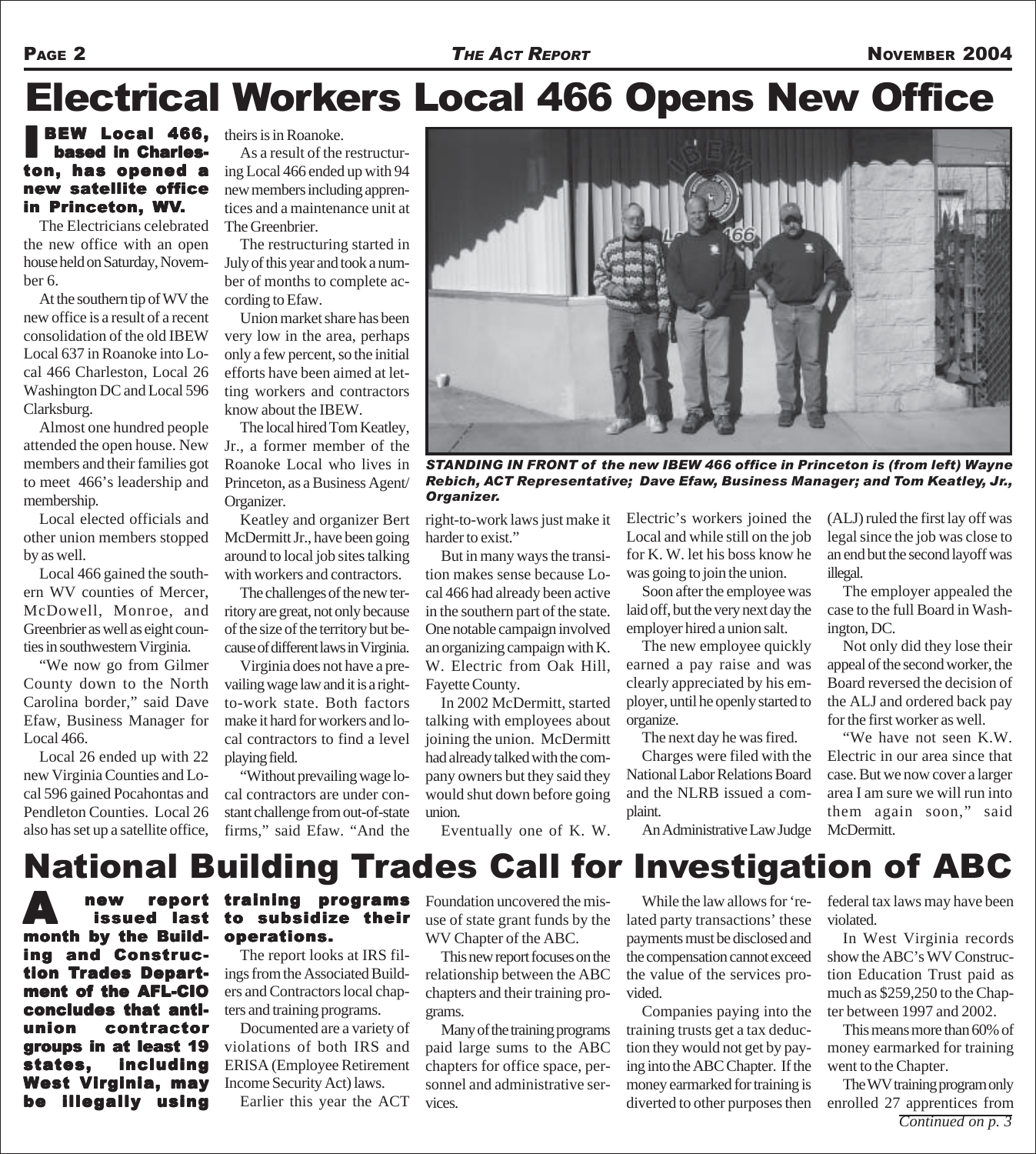#### *CONTINUED FROM P. 1*

for local building trades workers to work under the direct supervision of DuPont supervisors.

Kvaerner Songer, the contractor already on site, participated by handling the payroll manpower, the flow of people, and would of handled any grievances. They also helped coordinate meetings prior to and after the outages.

A number of concerns were identified during the discussions.

Local workers were not clear about the chain of command and

### *ABC*

#### *CONTINUED FROM P. 2*

1990 to 1999.

In Indiana the ABC Apprenticeship Trust paid \$889,465 for "staff time," \$376,542 for "rent," and \$261,268 to a 'training facility" between 1997 and 2002. The group failed to disclose who received the money, however

**DuPont** the lack of traditional craft supervision.

Contractors didn't want to lose their traditional work opportunities.

And DuPont employees didn't want their jobs threatened by the Trades.

But a willingness to deal with these issues and try a new approach made the project happen.

During the summer and again in October local crews worked for two shutdowns lasting two to three weeks.

Around 55 building trades workers were on the job each time.

At a recent meeting of the Appalachian Construction Users

the state ABC Chapter reported \$361,769 in revenue from 2001 and 2002 from an unnamed apprenticeship trust.

In Ohio the amount paid by the training trust was \$779,650 for "administrative fees" making up 46% of total expenses for 1999 through 2002.

The Ohio program was set up as a nonprofit foundation so that contributions are tax deductible.

Council, an industry group of major construction users, Sam Davis, along with counterparts from DuPont and Kvaerner Songer presented their results.

"In the end all parties involved are very pleased," said Davis.

"We got work we normally did not get, we accomplished all tasks we were asked to do, we had a perfect safety record, no grievances, and we completed the shutdown ahead of schedule and under budget."

The issues of concern prior to the project, because they were discussed and addressed, never turned into a problem according to Davis.

"This report makes you wonder if the training trusts were simply used as illegal tax shelters to fund the ABC Chapters," said Joe Dalton, Apprenticeship Coordinator for the WV District Council of Bricklayers.

The Building Trades has asked federal and state regulators to investigate the movement of money between ABC Chapters and training programs.

## Trades Win Media Awards

#### he ACT Founda-<br>lion has won a<br>ond place nahas won second place tional award for best labor television commercials.

And the West Virginia Works TV show has won an award for best Labor TV programming.

Both awards came from the International Labor Communications Association, the AFL-CIO's professional association of labor journalism.

ACT won second place in the 'Television, Film and Radio' awards category for its TV commercial called People Power. The ad positions West Virginia as the place where "Wall Street meets Main Street" and focuses on union building trades workers who build electric generating facilities powered by wind, hydro, gas and coal.

The West Virginia Works television program won a second place award in the 'Half-Hour Broadcast Series' category for its "West Virginia Works' Greatest Hits, Vol. 1", which featured "Redneck Justice", about the sheet metal workers conflict with an outlaw contractor and "Coalfield Chronicle", a report on bad mining practices in southern West Virginia.

West Virginia Works was started by the ACT Foundation

and is now sponsored by a number of organizations including the WV AFL-CIO, the United Mine Workers of America and beginning in October, the American Federation of Government Employees.

"We're proud of the national recognition the ILCA has given us," said Eric Spelsberg host and producer of West Virginia Works. "But it's the continuing support of Building Trades members that made it possible."

You can watch ACT commercials on-line at the web site www.actwv.org.

See page four for the times and stations to watch WV Works.

### WV AFL-CIO **Endorsements**

Below are the list of endorsed candidates who won and lost in the general election. A late endorsement of Larry Barker in the 18th Delegate District was not on this list. Barker won his race for House of Delegates in Boone County.

**President John Kerry**

**Governor Joe Manchin**

**Justice of the Supreme Court of Appeals**

Warren McGraw

**U.S. House of Representatives**

**First District: Alan Mollohan Second District:** Eric Wells **Third District: Nick Joe**

**Rahall**

**Attorney General**

**Darrell McGraw**

**State Senate**

- **1st**: **Andy McKenzie (R)**
- **2nd**: **Jeff Kessler 4th**: David Mullins
- **5th**: **Bob Plymale**
- **6th**: **John Pat Fanning**
- **8th**: Margaret Workman
- **9th: Billy Wayne Bailey**
- **10th**: Anita Skeens Caldwell
- **11th**: **Shirley Love**
- **14th**: **Jon Blair Hunter**
- **15th**: **Clark Barnes (R)**
- **16th**: Gregory Lance
- **17th:** Rusty Webb (R)

**House of Delegates**

- **1st**: **Joe DeLong**
- **2nd**: **Jack Yost**
- **3rd**: Orphy Klempa
- **4th**: **Ken Tucker; Scott Varner**

**5th**: **Dave Pethtal**

**9th**: Jeff Lewis

| 10th: Patrick Radcliff; John |
|------------------------------|
| Ellem (R)                    |

- **13th**: **Dale Martin**; **Brady Paxton**
- **16th**: Susan Hubbard; **Dale Stephens**; Bobby **Nelson**
- **17th**: **Richard Thompson**; **Don Perdue**
- **19th**: **Greg Butcher**; **Lidella Wilson Hrutkay**; **Jeff Eldridge**
- **21st**: **Harry Keith White**
- **22nd**: **Richard Browning**
- **23rd**: **Clifton Moore**
- **25th**: Michael Magann
- **27th**: **Virginia Mahan**; **Sally Susman**; John Wooton
- **28th**: Tommy Scarles
- **29th**: **Tom Louisos**
- **30th**: **Bonnie Brown**; **Bobbie Hatfield**; **Mark Hunt**
- **31st**: **Carrie Webster**
- **32nd**: Jon Cain, Sr.; Curtis Robinson
- **34th**: **Brent Boggs**
- **35th**: **Sam Argento**
- **39th**: **Bill Hamilton (R)**
- **40th**: **Mary Poling**
- **41st**: **Ron Fragale**; **Richard Iaquinta**; **Tim Miley**
- **42nd**: Diane Parker
	- **43rd**: **Mike Caputo**; **Tim Manchin**; **Linda Longstreth**
	- **44th**: Barbara Fleischauer; **Charlene Marshall**
- **46th**: Stan Shaver
- **53rd**: Jerry Lynn Burton
- **54th**: **Walter Duke (R)**
- **58th**: **Locke Wysong**